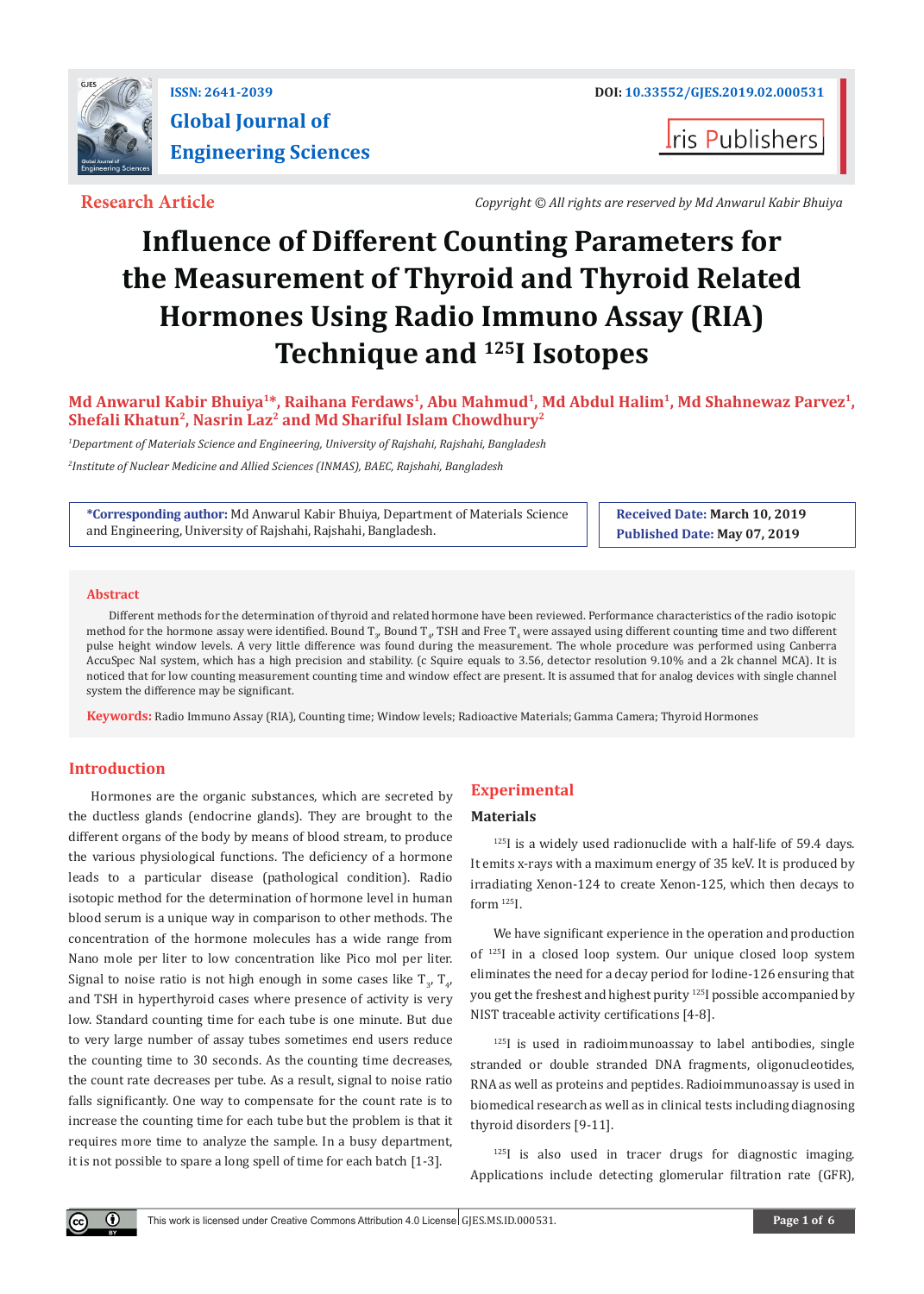mapping of receptors in the brain, and use as a sealed source in osteoporosis detection [12-14].

#### **Methods**

Radioimmunoassay method for the determination of hormone level in human blood serum is a unique way in comparison to other methods. Serum  $I_{4'}$ ,  $I_3$  and TSH were measured using RIA kits. To measure levels of  $I_{3'}$   $I_4$  and TSH known amount of radioactively labeled antigen mixed with fixed amount of specific antibody and anti-immunoglobulin antibodies. The radioactivity was measured from the precipitation. To measure levels of  $\Gamma_{3'}$   $\Gamma_4$  and TSH known amount of radioactively labeled antigen mixed with unknown amount of unlabeled antigen and fixed amount of specific antibody [4,5].

Signal to noise ratio is not high enough in some cases like  $\Gamma_{3'}$   $\Gamma_{4'}$ and TSH in hyperthyroid cases where presence of activity is very low. Standard counting time for each tube is one minute. However, due to very large number of assay tubes sometimes end users reduce the counting time to 30 seconds. As the counting time decreases, the count rate decreases per tube. As a result, signal to noise ratio falls significantly. One way to compensate for the count rate is to increase the counting time for each tube but the problem is that it requires more time to analyze the sample. In a busy department, it is not possible to spare a long spell of time for each batch.

The radioimmunoassay method depends on the competition between  $^{125}$ I-labelled T<sub>3</sub> and T<sub>3</sub> contained in standards or in specimens to be assayed, for a fixed and limited number of  $T_3$  antibody binding sites. After the incubation, the amount of  $^{125}$ I-labelled T<sub>3</sub> bound to the antibody is inversely related to the amount of  $\mathbf{r}_3$  present in the sample. By measuring the proportion of  $^{125}$ I-labelled T<sub>3</sub> bound in the presence of reference standards containing various known amounts of  $T_{3'}$  the concentration of present in unknown samples can be interpolated [10,11].

### **Contents of supplied kit:**

- 4 vials (148 kBq)  $^{125}I-T_3$  solution (4×21 ml, red)
- 2 vials  $T_3$  antibody (2×21 ml, blue),
- $T_3$  standards (2×6 vials). 1ml distilled water should pipette into zero standard. 0.5ml distilled water should pipette into each of the other vials of  $\Gamma_{3}$  standards for reconstitution and should stand for 5 minutes. The concentrations are 0.5, 1.0, 2.0, 4.0, 8.0 ng/ml.
- 4 vials PR B, before used the reagents should be thoroughly mixed by gentle shaking and swirling to ensure a homogeneous suspension.

#### **List of required equipment and materials:**

- Disposable polystyrene tubes
- Micropipettes with disposable tips (50, 100, 200 and 500μl)
- Vortex type mixer
- Multisampling centrifuge (greater than 1500g)
- Tube rack
- Water bath at  $37^{\circ}$ C
- Gamma counter

#### **Experimental procedure of assay:**

- The order of the steps should be followed exactly.
- Assay tubes should label and arrange in the assay rack.
- 50μl aliquots of the standards or samples should pipette into the prelabelled tubes (see Table 1).
- $200\mu l$ <sup>125</sup>I-T<sub>3</sub> solution (red) should dispense into each tube.
- 100 $\mu$ l T<sub>3</sub> antibody should dispense to each tube (expect "T").
- The tubes should vortex thoroughly and incubate at 37 $\mathrm{^0C}$ for 60 minutes.
- 500μl precipitant should dispense into each tube expect "T".
- The tubes should centrifuge for 20 minutes at  $1500 \times g$ .
- The supernatant should discard by decantation or suction (expect 'T").
- All the tubes should count in a suitable gamma counter.

### **Synthesis of thyroid hormones and secretion**

Thyroid hormone is synthesized in the thyroid gland by a complex mechanism. Although the precursor for both  $\mathbf{I}_4$  and  $\mathbf{I}_3$  is tyrosine, the synthesis does not occur on the free amino acid but rather on the tyrosine residues of the large protein thyroglobulin. The thyroglobulin is synthesizing by the cells of the thyroid gland and stored in a follicle surrounded by glandular cells.

The first step in the synthesis of thyroid hormone is the accumulation of iodine. This is an active process requiring energy and concentration iodine up to 10,000-fold over serum. Although the details are not complete, the iodine mechanism apparently is linked to a Na<sup>+</sup> / K<sup>+</sup> – ATPase. Drugs that block the ATPase, such as ouabain destroy the thyroid's ability to concentrate iodine. The concentration mechanism can also be inhibited by a variety of large in organic anions such as perchlorate and thiocyanate. Thus, patients with a dietary excess of rut a base, which contains large amounts of thiocyanate may be hyperthyroid because of a lack of intracellular iodine [6].

The next step in the thyroid hormone synthesis involves the ramification of the iodine. The diet of this is not clear, but electron microscopic evidence indicates that it occurs at the apical plasma membrane or within the storage follicle itself. The iodine concentrated by the gland is in the form of iodine ions. This iodide reacts with hydrogen per-oxide and tyrosine residues on thyroglobulin to form mono iodothyronines (MITS) within the thyroglobulin [7].

**Citation:** Md Anwarul Kabir Bhuiya, Raihana Ferdaws, Abu Mahmud, Md Abdul Halim, Md Shahnewaz Parvez, et al. Influence of Different Counting Parameters for the Measurement of Thyroid and Thyroid Relat[ed Hormones Using Radio Immu](http://dx.doi.org/10.33552/GJES.2019.02.000531)no Assay (RIA) Technique and <sup>125</sup>I<br>Radioactive Isotopes. Glob J Eng Sci. 2(2): 2019. GJES.MS.ID.000531. DOI: 10.33552/GJES.20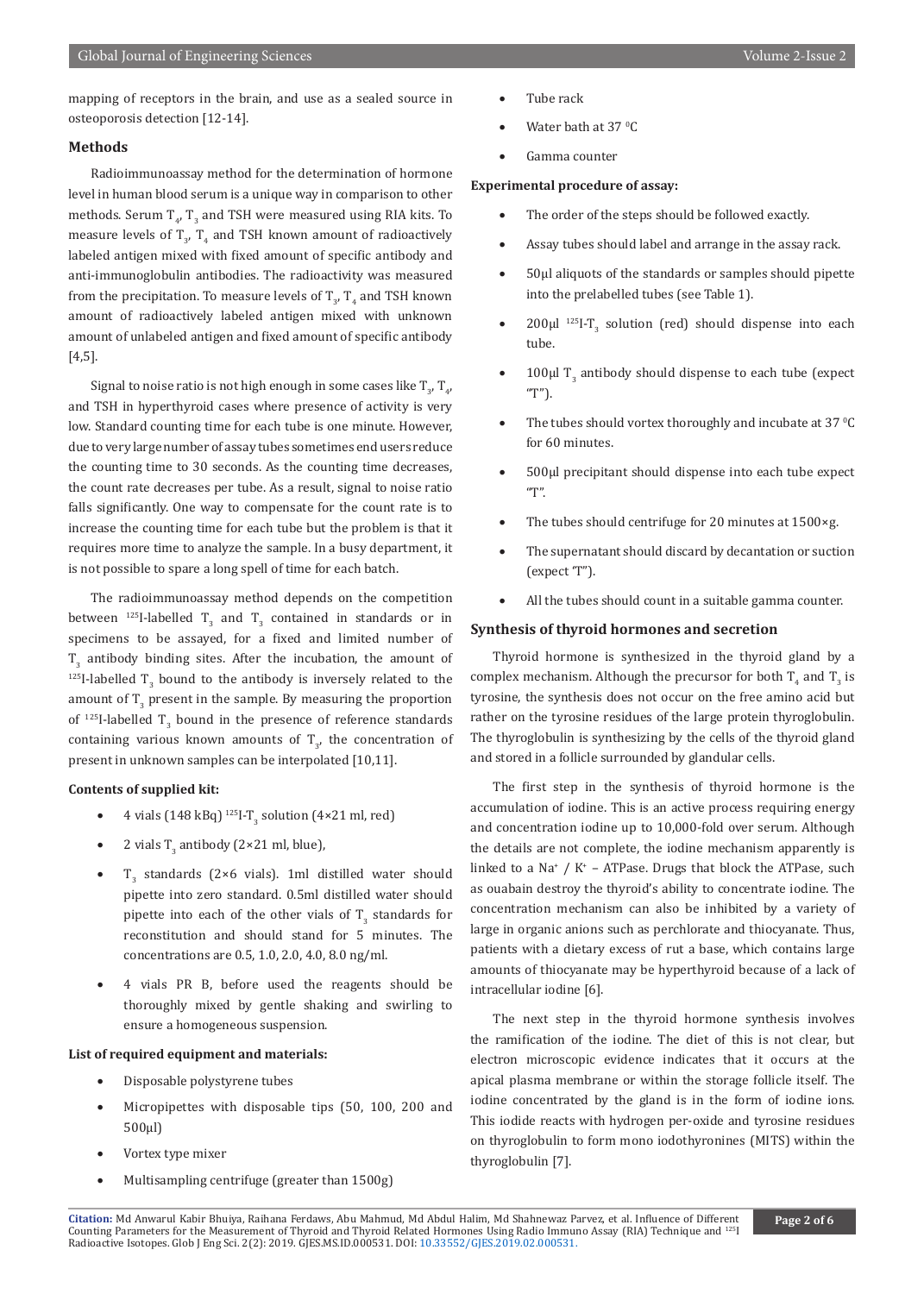The last step in the formation of the thyroid hormone is the coupling of iodothyronines to form tyrannies. Coupling occurs by the translation of the iodophenolic ring from one iodotyrosine to the phenol group of another resulting in the formation of a thyroxin and serine. The coupling of two Dits yields a  $\mathbf{I}_4$  and the coupling of MITS to a DIT  $\mathbf{I}_3$  MIT s are usually not coupling together this would result in an inactive compound.

Under usual condition, almost all thyroid hormone production by the thyroid is  $T_4$  (90%). The thyroglobulin which may condition up to eight thyroxin molecules is stored as colloid. It is pinocytosed by the cells and proteolytically degraded, releasing the  $\mathbf{I}_4$  the  $\mathbf{I}_3$ . The thyroid cells salvage the iodine from the MIT and DIT reuses it. An inability to salvage iodine from the iodotyrosines, although very rare leads to iodine deficiency and hypothyroidism.

Almost all  $\mathbf{I}_3$  is not synthesize by the thyroid gland but rather is formed by removal of iodine from the outer ring of  $\mathbf{1}_{4}$  in other tissues. Many of these tissues also have the ability to remove an inactive compound found in large amount in-patients with chronic disease. This unusual deiodination dose not lead to thyroid disease, but it does confuse the physician because the thyroid test may show an abnormality in the  $\mathbf{I}_3$  level. Patients with it are called euthyroid sick.

# **Results and Discussion**

# $T_3$

The normal range of  $\Gamma_3$  hormone in a human serum is 1.34 to 3.34 nmol/l. In calculation, the count rate decreases with the increases of concentration of  $\mathbf{I}_3$  molecule present in the serum. Therefore, with low concentration, high-count rate is available and the signal

to noise ratio is high. As a result, for a hypothyroid patient sufficient count is available. From the data it is observed that counting time do not play a significant role. Errors generated are not significant. However, for higher concentration of  $I_3$  molecule the available count rate is very low in comparison to background count. So high level of errors may generate in the result, high counting time may be helpful to reduce the statistical errors.

# **T4**

The normal range is 54 nmol/l to 174 nmol/l. In calculation, the count rate also decreases with the increases of concentration like  $T<sub>3</sub>$ molecule present in the serum. Therefore, with low concentration, high-count rate is available and the signal to noise ratio is high. As a result, for a hypothyroid patient sufficient count is available. From the data it is observed that counting time do not play a significant role. Errors generated are not significant. However, for higher concentration of  $T_{\rm 4}$  molecule, the available count rate is very low in comparison to background count. So high level of errors may generate in the result, high counting time may be helpful to reduce the statistical errors.

#### **TSH**

Normal range of the TSH hormone in the human body is 0.50 to 5.00 nmol/l of plasma. It is measured using IRMA method containing magnetic material and is separated with strong magnetic field. Unlike  $I_3$  and  $I_{4'}$  the count increases with the increase of concentration of the serum. From the data, it is seen that higher concentration error is less (about  $\pm 1\%$ ) but with low count as in hyper cases, error is about (±2.5%) (Tables 1-3 & Figures 1-3).

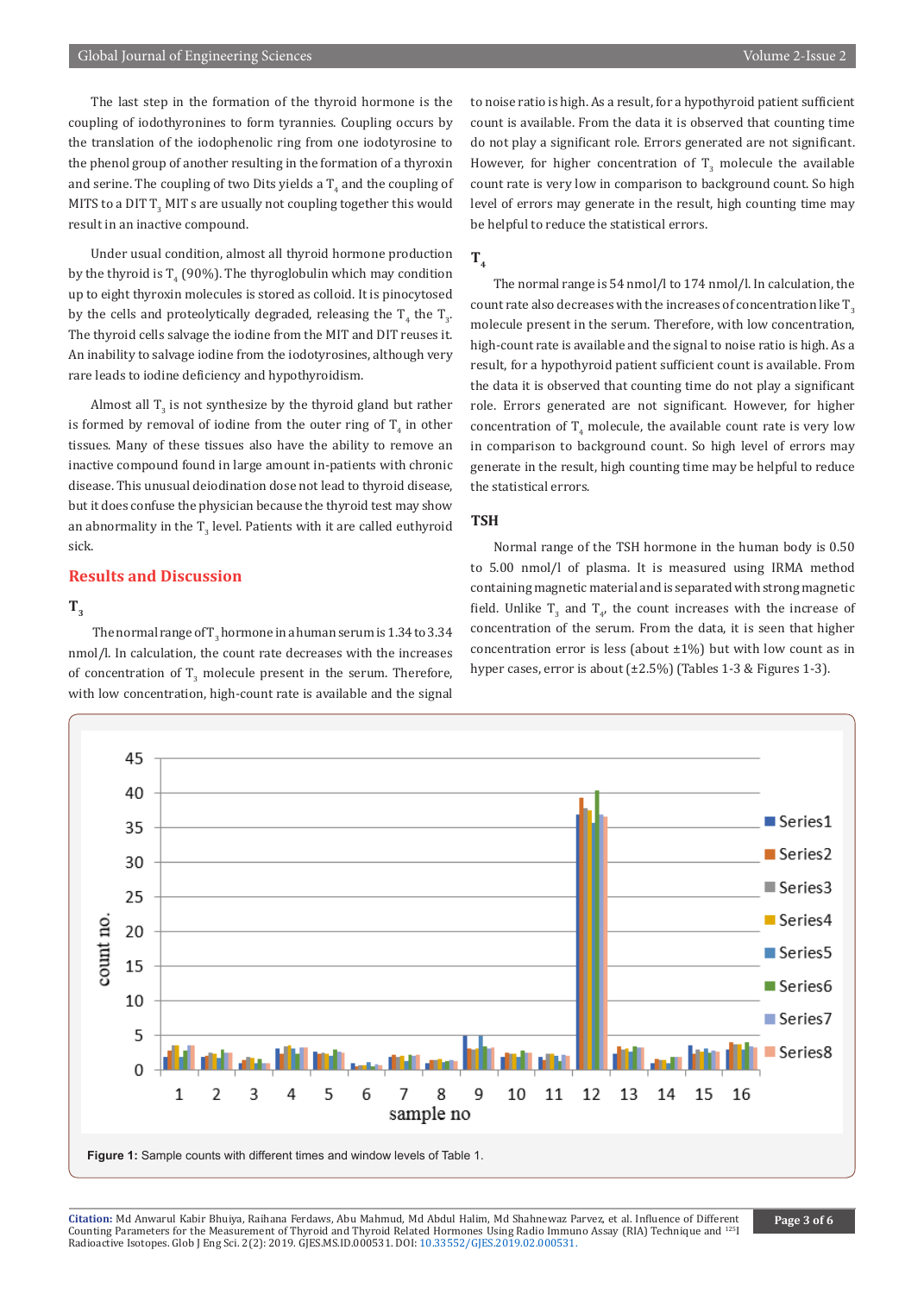



| T <sub>3</sub> Results of 16 Samples with 30, 60, 90- And 120-Seconds Count with<br><b>100-Channel Window.</b> |                             |                                        |                                 | T <sub>3</sub> Results Of 16 Samples with 30, 60, 90- and 120-Seconds<br><b>Count with 120-Channel Window.</b> |                             |                                        |                                 |                                |
|----------------------------------------------------------------------------------------------------------------|-----------------------------|----------------------------------------|---------------------------------|----------------------------------------------------------------------------------------------------------------|-----------------------------|----------------------------------------|---------------------------------|--------------------------------|
| <b>Sample</b><br><b>No</b>                                                                                     | <b>Results of</b><br>30 sec | <b>Results of</b><br>$1.0 \text{ min}$ | <b>Results of</b><br>$1.50$ min | <b>Results of</b><br>$2.0$ min                                                                                 | <b>Results of</b><br>30 sec | <b>Results of</b><br>$1.0 \text{ min}$ | <b>Results of</b><br>$1.50$ min | <b>Results of</b><br>$2.0$ min |
| $\mathbf{1}$                                                                                                   | 2.01                        | 2.86                                   | 3.69                            | 3.58                                                                                                           | 2.01                        | 2.86                                   | 3.69                            | 3.58                           |
| $\overline{2}$                                                                                                 | 1.98                        | 2.15                                   | 2.5                             | 2.46                                                                                                           | 1.78                        | 2.94                                   | 2.58                            | 2.5                            |
| 3                                                                                                              | 1.03                        | 1.53                                   | 1.89                            | 1.78                                                                                                           | 1.01                        | 1.63                                   | 1.09                            | 1.01                           |
| 4                                                                                                              | 3.19                        | 2.38                                   | 3.48                            | 3.56                                                                                                           | 3.23                        | 2.35                                   | 3.25                            | 3.36                           |
| 5                                                                                                              | 2.73                        | 2.34                                   | 2.54                            | 2.47                                                                                                           | 2.03                        | 2.98                                   | 2.64                            | 2.58                           |
| 6                                                                                                              | 1.02                        | 0.52                                   | 0.68                            | 0.75                                                                                                           | 1.12                        | 0.61                                   | 0.88                            | 0.69                           |
| $\overline{7}$                                                                                                 | 1.89                        | 2.2                                    | 2.01                            | 2.12                                                                                                           | 1.39                        | 2.3                                    | 2.14                            | 2.24                           |
| 8                                                                                                              | 1.02                        | 1.52                                   | 1.48                            | 1.59                                                                                                           | 1.12                        | 1.42                                   | 1.54                            | 1.41                           |
| 9                                                                                                              | 4.91                        | 3.22                                   | 3.08                            | 3.1                                                                                                            | 4.98                        | 3.42                                   | 3.18                            | 3.27                           |
| 10                                                                                                             | 1.97                        | 2.63                                   | 2.48                            | 2.35                                                                                                           | 1.89                        | 2.91                                   | 2.55                            | 2.49                           |
| 11                                                                                                             | 2.01                        | 1.49                                   | 2.45                            | 2.39                                                                                                           | 2.11                        | 1.39                                   | 2.25                            | 2.15                           |
| 12                                                                                                             | 36.87                       | 39.37                                  | 37.89                           | 37.56                                                                                                          | 35.77                       | 40.37                                  | 36.89                           | 36.54                          |
| 13                                                                                                             | 2.46                        | 3.43                                   | 3.01                            | 3.12                                                                                                           | 2.68                        | 3.44                                   | 3.24                            | 3.32                           |
| 14                                                                                                             | 1.04                        | 1.71                                   | 1.56                            | 1.49                                                                                                           | 1.01                        | 1.91                                   | 2.01                            | 1.98                           |
| 15                                                                                                             | 3.56                        | 2.44                                   | 2.98                            | 2.76                                                                                                           | 3.12                        | 2.53                                   | 2.88                            | 2.65                           |
| 16                                                                                                             | 2.99                        | 4.06                                   | 3.71                            | 3.84                                                                                                           | 2.96                        | 4.1                                    | 3.5                             | 3.38                           |

**Citation:** Md Anwarul Kabir Bhuiya, Raihana Ferdaws, Abu Mahmud, Md Abdul Halim, Md Shahnewaz Parvez, et al. Influence of Different Counting Parameters for the Measurement of Thyroid and Thyroid Relat[ed Hormones Using Radio Immu](http://dx.doi.org/10.33552/GJES.2019.02.000531)no Assay (RIA) Technique and <sup>125</sup>I<br>Radioactive Isotopes. Glob J Eng Sci. 2(2): 2019. GJES.MS.ID.000531. DOI: 10.33552/GJES.20 **Page 4 of 6**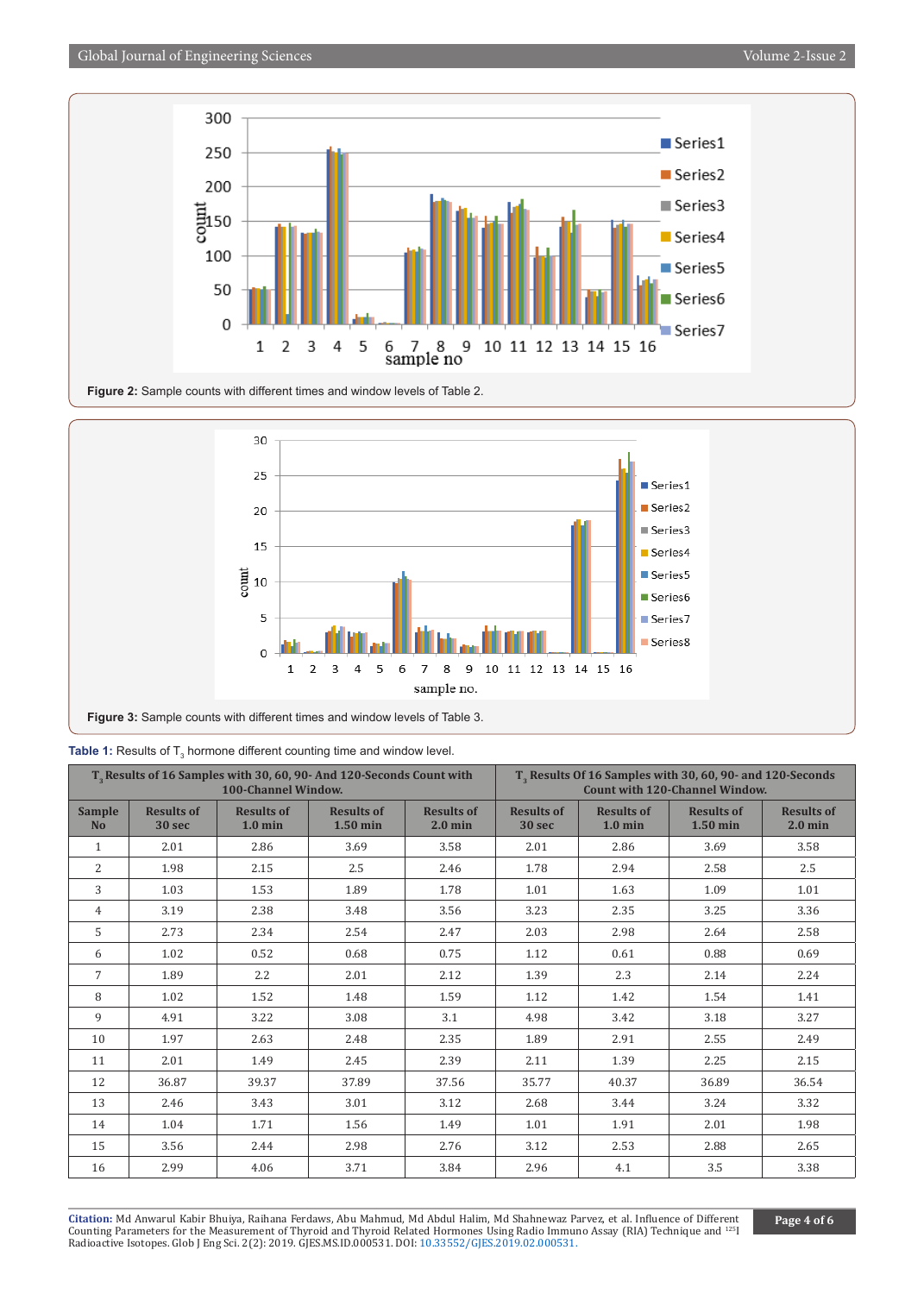|  |  | <b>Table 2:</b> Results $T_{\text{A}}$ for different counting time and window level. |
|--|--|--------------------------------------------------------------------------------------|
|--|--|--------------------------------------------------------------------------------------|

| T <sub>4</sub> Results of 16 Samples with 30, 60, 90- and 120-Seconds Count with<br><b>100-Channel Window.</b> |                             |                                        |                                 | T <sub>4</sub> Results of 16 Samples with 30, 60, 90- and 120-Seconds<br><b>Count with 120-Channel Window.</b> |                             |                              |                                 |                                |
|----------------------------------------------------------------------------------------------------------------|-----------------------------|----------------------------------------|---------------------------------|----------------------------------------------------------------------------------------------------------------|-----------------------------|------------------------------|---------------------------------|--------------------------------|
| <b>Sample</b><br><b>No</b>                                                                                     | <b>Results of</b><br>30 sec | <b>Results of</b><br>$1.0 \text{ min}$ | <b>Results of</b><br>$1.50$ min | <b>Results of</b><br>$2.0 \text{ min}$                                                                         | <b>Results of</b><br>30 sec | <b>Results of 1.0</b><br>min | <b>Results of</b><br>$1.50$ min | <b>Results of</b><br>$2.0$ min |
| $\mathbf{1}$                                                                                                   | 50.66                       | 54.16                                  | 52.32                           | 52.96                                                                                                          | 50.5                        | 55.16                        | 51.38                           | 51.12                          |
| 2                                                                                                              | 141.66                      | 146.8                                  | 141.98                          | 142.65                                                                                                         | 14.54                       | 147.59                       | 142.78                          | 143.65                         |
| 3                                                                                                              | 134.02                      | 132.05                                 | 133.65                          | 133.85                                                                                                         | 134.12                      | 139.75                       | 134.65                          | 134.1                          |
| 4                                                                                                              | 255.14                      | 258.72                                 | 251.12                          | 250.56                                                                                                         | 256.14                      | 247.32                       | 250.91                          | 249.35                         |
| 5                                                                                                              | 8.36                        | 15.79                                  | 10.23                           | 10.58                                                                                                          | 10.45                       | 16.79                        | 11.24                           | 11.39                          |
| 6                                                                                                              | 2.85                        | 1.36                                   | 2.98                            | 2.23                                                                                                           | 2.75                        | 1.51                         | 2.18                            | 2.01                           |
| $7\phantom{.0}$                                                                                                | 105.32                      | 111.79                                 | 107.68                          | 108.52                                                                                                         | 106.49                      | 112.78                       | 109.68                          | 109.52                         |
| 8                                                                                                              | 189.2                       | 178.83                                 | 179.02                          | 179.36                                                                                                         | 183.45                      | 180.83                       | 179.12                          | 178.93                         |
| 9                                                                                                              | 165.23                      | 171.82                                 | 168.29                          | 168.88                                                                                                         | 155.81                      | 161.76                       | 155.29                          | 157.37                         |
| 10                                                                                                             | 140.32                      | 157.93                                 | 146.99                          | 147.24                                                                                                         | 150.32                      | 157.45                       | 145.99                          | 146.23                         |
| 11                                                                                                             | 178.33                      | 162.83                                 | 170.32                          | 171.89                                                                                                         | 175.33                      | 182.83                       | 167.54                          | 166.94                         |
| 12                                                                                                             | 96.81                       | 112.76                                 | 99.45                           | 98.87                                                                                                          | 97.52                       | 111.41                       | 99.81                           | 99.32                          |
| 13                                                                                                             | 142.32                      | 156.48                                 | 148.78                          | 149.06                                                                                                         | 132.98                      | 166.93                       | 145.19                          | 146.65                         |
| 14                                                                                                             | 39.74                       | 51.32                                  | 48                              | 48.35                                                                                                          | 40.55                       | 50.98                        | 47.14                           | 48.89                          |
| 15                                                                                                             | 152.32                      | 140.41                                 | 145.46                          | 146.64                                                                                                         | 151.93                      | 142.54                       | 146.46                          | 146.64                         |
| 16                                                                                                             | 71.44                       | 57.48                                  | 64.22                           | 65.21                                                                                                          | 70.61                       | 59.73                        | 66.04                           | 65.49                          |

**Table 3:** Results TSH for different counting time and window level.

| TSH Results of 16 Samples with 30, 60, 90- and 120-Seconds Count with<br><b>100-Channel Window.</b> |                                        |                                        |                                 | TSH Results of 16 Samples with 30, 60, 90- and 120-Seconds<br><b>Count with 120-Channel Window.</b> |                             |                                        |                                 |                                |
|-----------------------------------------------------------------------------------------------------|----------------------------------------|----------------------------------------|---------------------------------|-----------------------------------------------------------------------------------------------------|-----------------------------|----------------------------------------|---------------------------------|--------------------------------|
| <b>Sample</b><br><b>No</b>                                                                          | <b>Results of</b><br>30 <sub>sec</sub> | <b>Results of</b><br>$1.0 \text{ min}$ | <b>Results of</b><br>$1.50$ min | <b>Results of</b><br>$2.0 \text{ min}$                                                              | <b>Results of</b><br>30 sec | <b>Results of</b><br>$1.0 \text{ min}$ | <b>Results of</b><br>$1.50$ min | <b>Results of</b><br>$2.0$ min |
| $\mathbf{1}$                                                                                        | 1.25                                   | 1.81                                   | 1.62                            | 1.69                                                                                                | $\mathbf{1}$                | 1.91                                   | 1.52                            | 1.69                           |
| $\overline{2}$                                                                                      | 0.12                                   | 0.22                                   | 0.35                            | 0.31                                                                                                | 0.14                        | 0.25                                   | 0.38                            | 0.31                           |
| 3                                                                                                   | 2.92                                   | 3.1                                    | 3.79                            | 3.96                                                                                                | 2.82                        | 3.2                                    | 3.8                             | 3.76                           |
| $\overline{4}$                                                                                      | 3.01                                   | 2.36                                   | 2.98                            | 2.85                                                                                                | 3.09                        | 2.85                                   | 2.88                            | 2.95                           |
| 5                                                                                                   | 1.02                                   | 1.57                                   | 1.35                            | 1.3                                                                                                 | 1.01                        | 1.67                                   | 1.45                            | 1.4                            |
| 6                                                                                                   | 10.08                                  | 9.85                                   | 10.59                           | 10.51                                                                                               | 11.59                       | 10.85                                  | 10.5                            | 10.41                          |
| $\overline{7}$                                                                                      | 2.95                                   | 3.65                                   | 3.12                            | 3.1                                                                                                 | 3.95                        | 3                                      | 3.22                            | 3.3                            |
| 8                                                                                                   | 2.98                                   | 2.11                                   | 2.09                            | 2.01                                                                                                | 2.88                        | 2.21                                   | 2.19                            | 2.18                           |
| 9                                                                                                   | 0.99                                   | 1.22                                   | 1.15                            | 1.18                                                                                                | 0.89                        | 1.12                                   | 1.05                            | 1.08                           |
| 10                                                                                                  | 3.01                                   | 3.92                                   | 3.15                            | 3.13                                                                                                | 3.11                        | 3.98                                   | 3.25                            | 3.23                           |
| 11                                                                                                  | 2.96                                   | 3.03                                   | 3.23                            | 3.2                                                                                                 | 2.75                        | 3.09                                   | 3.13                            | 3.1                            |
| 12                                                                                                  | 2.99                                   | 3.05                                   | 3.27                            | 3.29                                                                                                | 2.89                        | 3.15                                   | 3.2                             | 3.24                           |
| 13                                                                                                  | 0.013                                  | 0.007                                  | 0.01                            | 0.011                                                                                               | 0.014                       | 0.008                                  | 0.011                           | 0.012                          |
| 14                                                                                                  | 18.02                                  | 18.6                                   | 18.9                            | 18.93                                                                                               | 18                          | 18.7                                   | 18.8                            | 18.75                          |
| 15                                                                                                  | 0.0045                                 | 0.0079                                 | 0.0069                          | 0.0065                                                                                              | 0.0035                      | 0.0069                                 | 0.0068                          | 0.0061                         |
| 16                                                                                                  | 24.39                                  | 27.41                                  | 26.01                           | 26.09                                                                                               | 25.39                       | 28.41                                  | 27.01                           | 27.05                          |

# **Conclusion**

Nuclear Medicine techniques deal with both diagnostic and therapeutic and academic aspects. Radio Immunoassay (RIA) and Immuno-Radiometric Assay (IRMA) have been playing an important role in estimation of different hormones. It is well known that radio isotopic method for the determination of hormone level is a very popular and an accurate method. It is very inexpensive (25%) in comparison to other available methods. It is based on the counting of Radionuclide precipitation after reaction. Generally, very low energy gamma photon (30kev) is used as the tracer and NaI (Tl)

scintillation detector is used. The technology is well established and in recent years due to tremendous development of microelectronics, performance is improved significantly. Scintillation crystal, PMT, preamp, amp, PHA, data transfer capacity are the important factors for accurate measurements. As the technology uses low energy photon, the pulses mix with electrical noise, so signal to noise ratio is important. Although from the study, it is observed that counting time and window level are not changing the level of the result significantly, but the factor may be very important if the system is not highly stable. Quality control (QC) and quality assurance of the

**Citation:** Md Anwarul Kabir Bhuiya, Raihana Ferdaws, Abu Mahmud, Md Abdul Halim, Md Shahnewaz Parvez, et al. Influence of Different Counting Parameters for the Measurement of Thyroid and Thyroid Relat[ed Hormones Using Radio Immu](http://dx.doi.org/10.33552/GJES.2019.02.000531)no Assay (RIA) Technique and <sup>125</sup>I<br>Radioactive Isotopes. Glob J Eng Sci. 2(2): 2019. GJES.MS.ID.000531. DOI: 10.33552/GJES.20